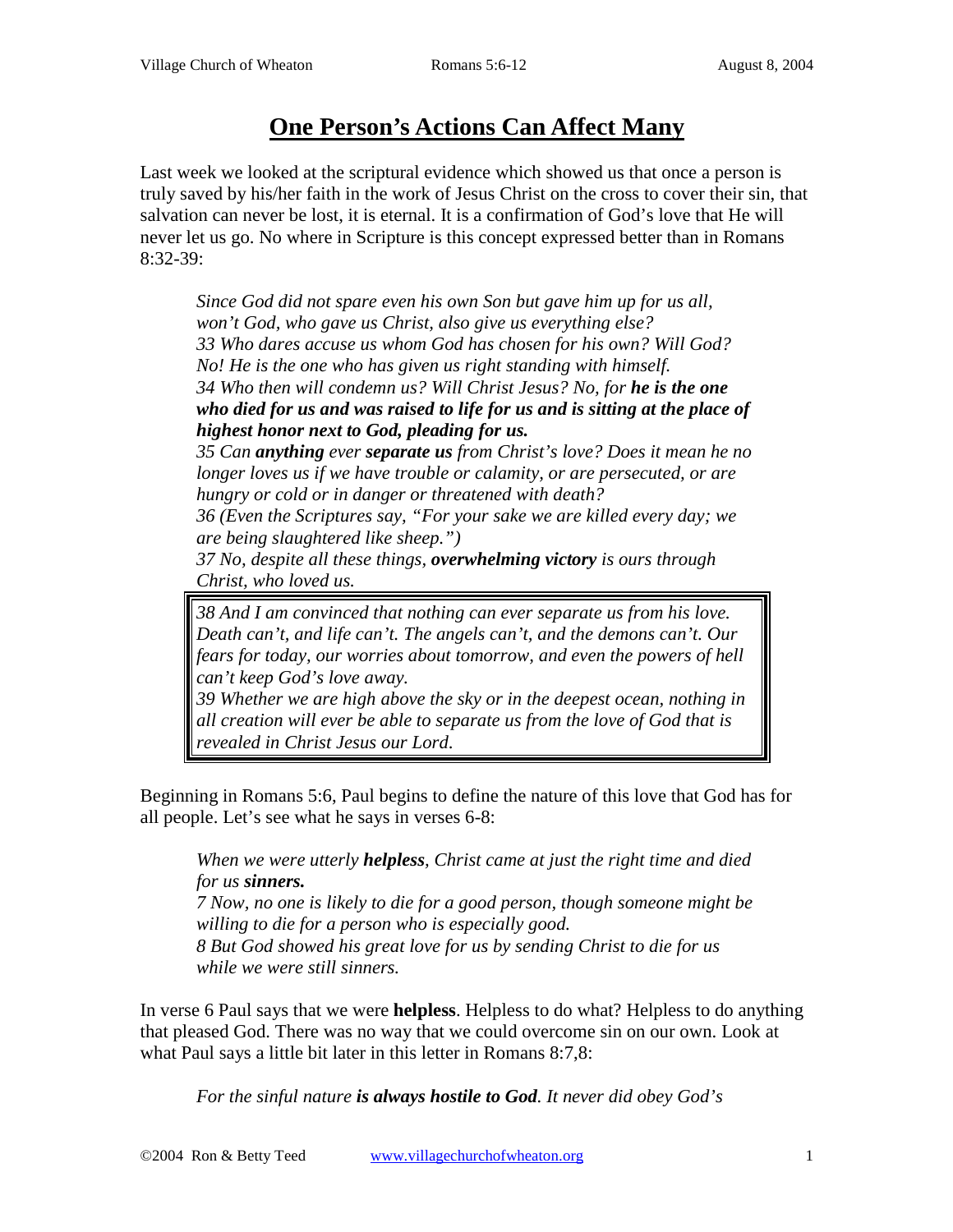## *laws, and it never will. 8 That's why those who are still under the control of their sinful nature can never please God.*

Isn't it amazing that God, who is absolutely pure and holy, could look at people who are repulsive to His holy nature and love them? A theologian by the name of Charles Hodge once said:

> *"If God loved us because we love Him, He would love us only so long as we loved Him, and on that condition. Then our salvation would depend on the constancy of our treacherous hearts. But as God loved us as sinners, and as Christ died for us as ungodly, our salvation depends not on our loveliness, but on the constancy of God's love."*

Isn't that great? You see God doesn't love us because we're loveable. He didn't look down on us and say, *"Oh they're just so irresistible?"* God's love isn't like human love. **We** basically love because something about someone or something attracts us. But God's love is built into His nature, so that **if you exist, you're loved by God.** You're loved even though there may be nothing about you that attracts Him. That is unconditional love. It's everything that any of us could ever hope for. It's what we want from people, but seldom get. We have God's love no matter how good we try to be or how bad we are. God loves the worst of sinners just as much as He loves the people who think they're goodie good people. He loves all of us and He loves us equally. He doesn't love anybody more than He loves anybody else.

At the proper moment in history, Christ appeared on earth so that He could cover our sin by sacrificing Himself, and the marvel of it all is that He died with the same love for us in His nature because He was and is God. He died loving the unlovely Godless people. Now that's really unusual for anyone to do as Paul goes on to explain in Romans 5:7:

*Now, no one is likely to die for a good person, though someone might be willing to die for a person who is especially good.* 

People would rarely be willing to die for a righteous person. Sometimes a person might give their life to save a really good person. But I don't know of anyone that would be willing to die for a bad person. Nobody that is but God, as we see in Romans 5:8:

*But God showed his great love for us by sending Christ to die for us while we were still sinners.* 

The word, *"showed,"* in verse 8, means that God proved the depth of His love for us because Christ died for us while we were still sinners. If God can love us while we're still sinners, if He can love us enough to have His Son die for us to save us from that sin while we are still sinners, will He not love us enough to keep us secure in our salvation once we're saved? There can be no doubt.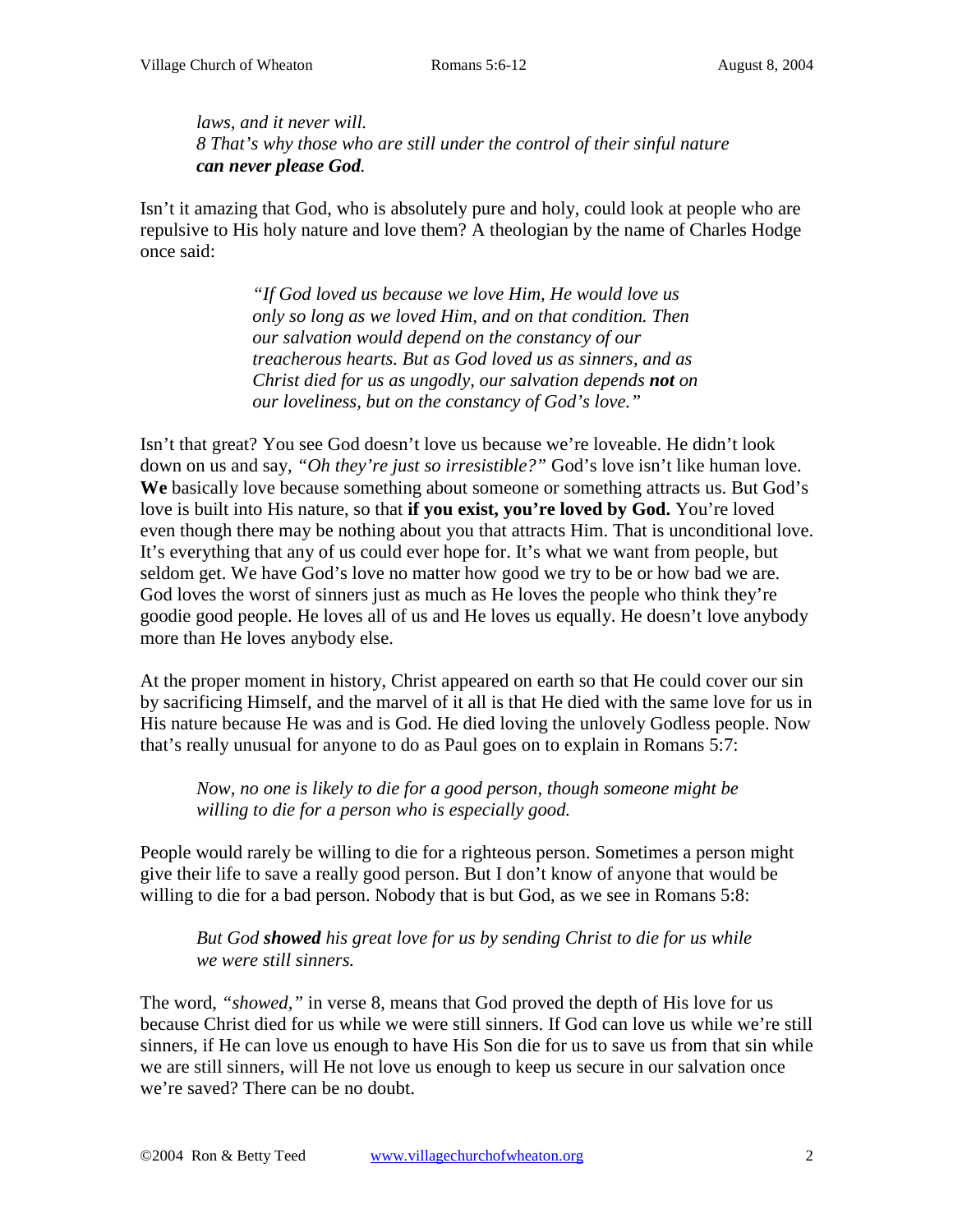But we can assure you that someone will say, *"Oh, if you sin, you're out."* That's utterly ridiculous because **when we first got in** we were ungodly sinners. When you're saved, the Holy Spirit comes to live within you, and you begin to become more like Christ. You'll never be as bad as you were before. If God loved us into salvation when we were not saved, will He not all the more keep us saved? If God will save a sinner, you can take it to the bank that He will hang on to a sometimes sinning saint, that of course being a person who has been saved and still struggles with occasional sin. The confidence of that love which is poured into a believer by the Holy Spirit should allow us not to feel that we'll be hit by lightning when we do sin. Rather, we only need to cry out, *"Father, by your love, please forgive me."* People who understand God's love are able to do this. We have certainty of God's love and forgiveness as Paul describes in Romans 5:9:

*And since we have been made right in God's sight by the blood of Christ, he will certainly save us from God's judgment.* 

Because we were made right with God by the blood of Jesus, we will be saved from the wrath of God to come. The wrath to come is the Lake of Fire, which you can read about in Revelation chapter 20, the lake that burns with fire and brimstone, and where those who have not received Jesus Christ as their Savior are sent forever. When we put our faith in Jesus the wrath of God is born by Jesus death on the cross and we no longer have to face it as Paul wrote in 1 Thessalonians 1:10:

*And they speak of how you are looking forward to the coming of God's Son from heaven—Jesus, whom God raised from the dead. He is the one who has rescued us from the terrors of the coming judgment.*

No believer in Jesus as their personal Savior is ever going to stand in judgment or know the wrath of God. Why? Listen to Romans 5:10:

*For since we were restored to friendship with God by the death of his Son while we were still his enemies, we will certainly be delivered from eternal punishment by his life.* 

If God saved us while we were His enemies, don't you think He'll keep us when we become His friends? If a dead Savior on the cross can save us, certainly a living Savior can keep us. Our living Savior sitting at the right hand of God will keep us in that salvation by the authority that God has given Him to do so. Isn't this great? All of these blessings come to us because of what Christ has done for us. Before going on let's just take a quick review of Romans 5:1-10. In verse 1 we see that we have **peace with God**  through Jesus:

*Therefore, since we have been made right in God's sight by faith, we have peace with God because of what Jesus Christ our Lord has done for us.* 

In verse 2, it is because of Jesus that we have access to God: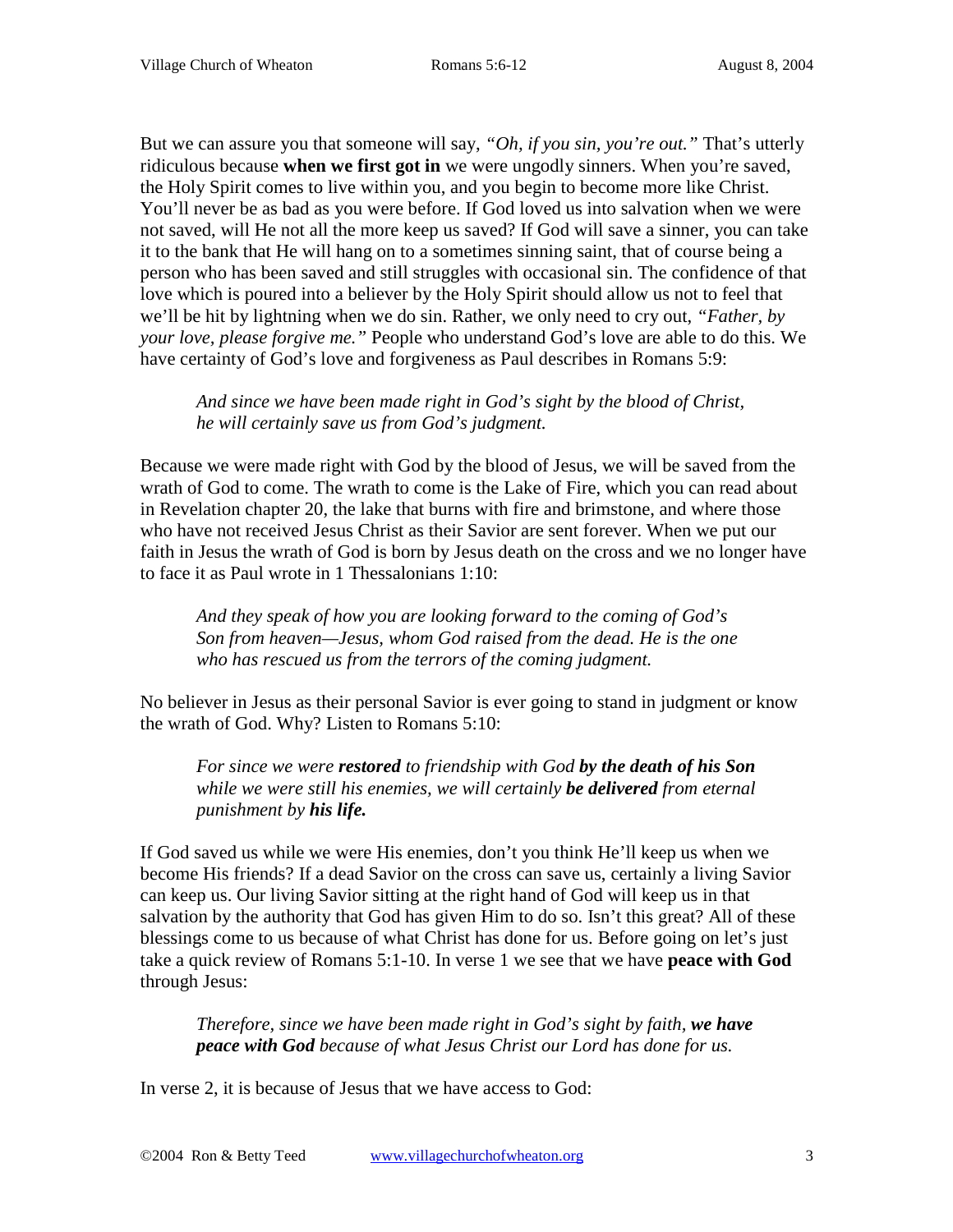*2 Because of our faith, Christ has brought us into this place of highest privilege where we now stand, and we confidently and joyfully look forward to sharing God's glory.* 

In verses 3 and 4, we see **we can rejoice** even during difficult times:

*3 We can rejoice, too, when we run into problems and trials, for we know that they are good for us—they help us learn to endure. 4 And endurance develops strength of character in us, and character strengthens our confident expectation of salvation.* 

In verse 5, we find that we can be confident of God's love for us:

*5 And this expectation will not disappoint us. For we know how dearly God loves us, because he has given us the Holy Spirit to fill our hearts with his love.* 

We see in verses 6-8, that Christ died for us even when we were not worthy:

*6 When we were utterly helpless, Christ came at just the right time and died for us sinners. 7 Now, no one is likely to die for a good person, though someone might be willing to die for a person who is especially good. 8 But God showed his great love for us by sending Christ to die for us while we were still sinners.* 

Verse 9 let's us know that we are not only redeemed of our sins but also saved from God's wrath by Christ's blood:

*9 And since we have been made right in God's sight by the blood of Christ, he will certainly save us from God's judgment.* 

In verse 10, we are reconciled to God through the death of Christ and our salvation is assured by His life:

*10 For since we were restored to friendship with God by the death of his Son while we were still his enemies, we will certainly be delivered from eternal punishment by his life.* 

Then in verse 11 we'll see **we will find joy** in God through Jesus Christ. You see everything comes through Christ. God never loved us because we were loveable. We weren't loveable. He saved us in the midst of our sin and did it to show what a glorious, gracious, merciful, loving God He is. He did it so that He might put Himself on display for all eternity and let everyone see that there is no other God comparable to Him. I challenge you to name me a god in any other religion that even approaches Jehovah God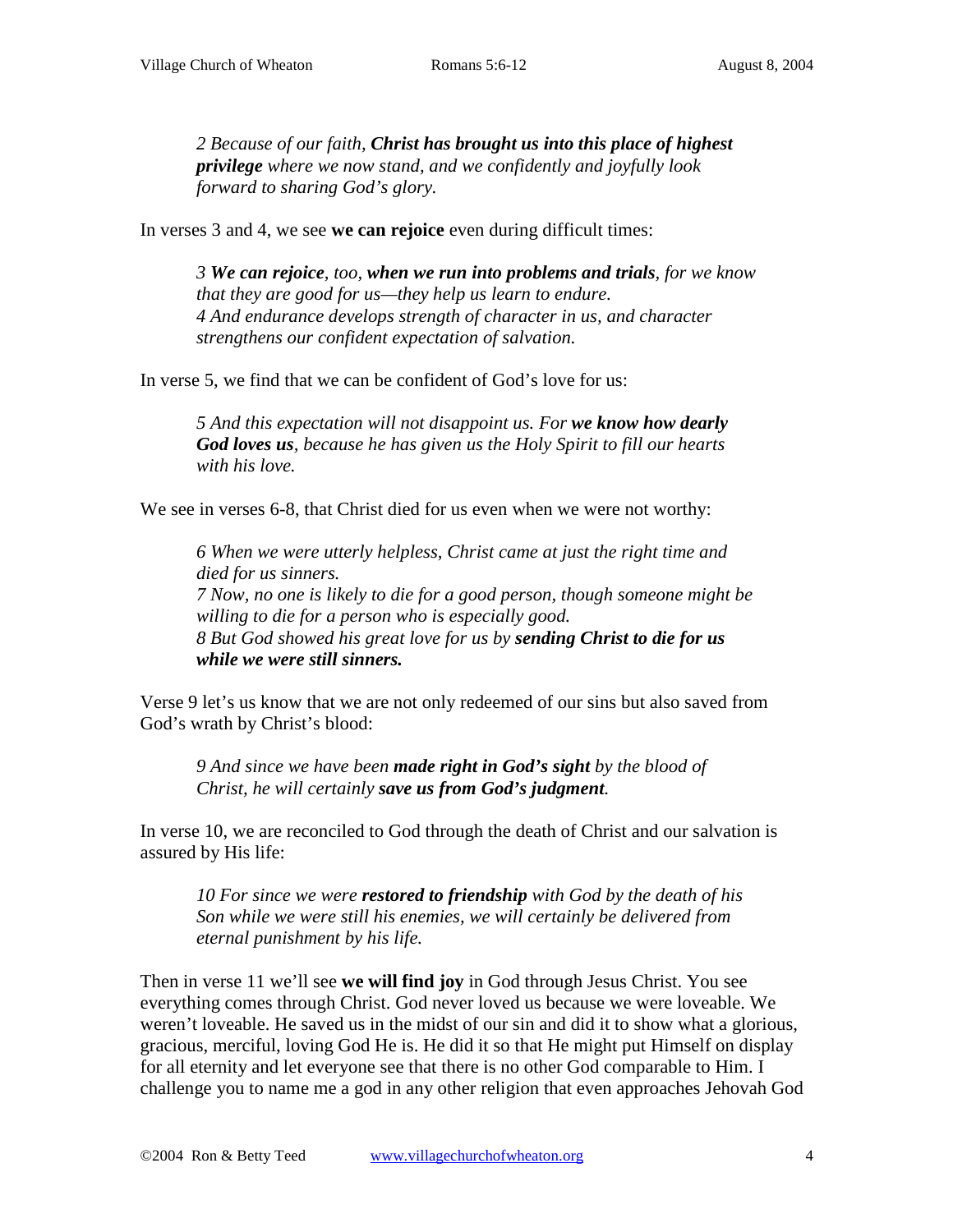in love, mercy, forgiveness, grace, and blessing. I would also challenge you to name me a god that performed the incredible miracles of Jehovah God, as well as having a perfect record for prophesying what would occur in the future. There is not a single prophecy of God that has been in error. There are no gods in any other religion that can match Jehovah God. And finally I won't even challenge you on this one because I know you won't be able to come up with anything. All gods of all other religions are still in their graves.

Jesus Christ is the only God who ever rose from the grave to eternal life. No one else has ever shown the way to overcome death for his followers. It is only Jesus, and that's why He is the only way to salvation and eternal life, and if you don't come to believe and accept that, you are going to be in for one big shock the moment you die.

We were God's enemies and He offered us the free gift of His friendship. If you haven't reached out and accepted that gift, why don't you do it today? Listen to this marvelous passage from 2 Corinthians 5:20,21:

*We are Christ's ambassadors, and God is using us to speak to you. We urge you, as though Christ himself were here pleading with you, "Be reconciled to God!" 21 For God made Christ, who never sinned, to be the offering for our sin, so that we could be made right with God through Christ.*

We can't move on to Romans 5:11, without first looking at Hebrews 7:25:

*Therefore he is able, once and forever, to save everyone who comes to God through him. He (*Jesus*)* <sup>1</sup> *lives forever to plead with God on their behalf.*

Jesus is our advocate (attorney) in Heaven. He stands before God and says something like this: *"Father, those are your children: Ed, AJ, Steve, and Robert down there in Village Church. I've taken away their sin. I've taken away judgment on them, and I've accepted your wrath in their place. They are to be forgiven."* Jesus continually intercedes day after day for us before God, and that's why the salvation of anyone who believes is secure for all eternity. Now we can take a look at Romans 5:11:

*So now we can rejoice in our wonderful new relationship with God—all because of what our Lord Jesus Christ has done for us in making us friends of God.*

Here's another reason we know we belong to God. Because He fills our heart with joy. Salvation is not just a future benefit that awaits us, it's also a present and abundant joy. The concept here is to be thrilled over this newly established relationship with God. It's

<sup>&</sup>lt;u>1</u> <sup>1</sup> Parentheses added.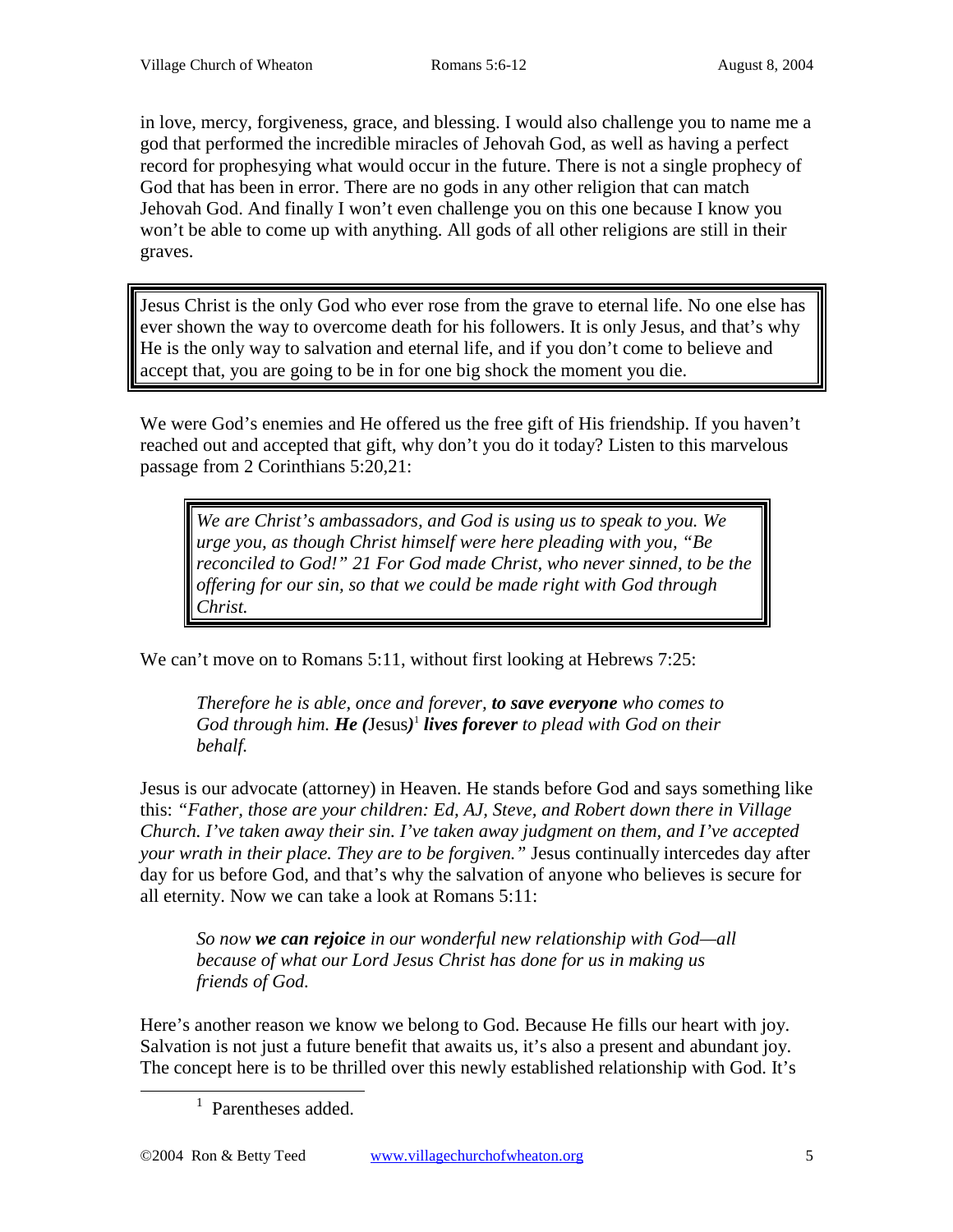that sense of inner joy produced by the Holy Spirit. That's why in the midst of death or disaster, we do not lose our perspective because we take joy in our God who cares for His own. Thus we don't boast in ourselves. We don't say how wonderful we are because we're **so religious**. We're not the kind of religious people who pat ourselves on the back over how good we are. We take joy in God through Jesus Christ by whom we were given this great gift of reconciliation and salvation. This realization should allow us to endure any situation knowing that whatever happens we have hope for a perfect future in Heaven for eternity. The earth is not our home, but believers can be joyful while we're here if for no other reason than the great hope that awaits us.

If you consider yourself to be a believing Christian and you don't have this sense of security and joy in your salvation, it may be that you've lost that internal witness of the Holy Spirit because of some recurrent sin, something that you want to hold on to rather than confess it and turn it over to God. The Holy Spirit hasn't left. You're the one that's shutting Him out by not calling for His help. Perhaps you see it only as a small sin. It may be something that does not appear to be a glaring evil to the whole world. But even a small sin that recurs over and over again can choke out your sense of assurance. If that could be the case in your life. We encourage you to confess that sin to God and ask the Spirit of God to search your heart, help you to overcome it, and give you that full sense of God's love and joy in the Spirit. Let us now transition over to the verses of Romans 5:12- 21:

*When Adam sinned, sin entered the entire human race. Adam's sin brought death, so death spread to everyone, for everyone sinned. 13 Yes, people sinned even before the law was given. And though there was no law to break, since it had not yet been given, 14 they all died anyway—even though they did not disobey an explicit commandment of God, as Adam did. What a contrast between Adam and* 

*Christ, who was yet to come!* 

*15 And what a difference between our sin and God's generous gift of forgiveness. For this one man, Adam, brought death to many through his sin. But this other man, Jesus Christ, brought forgiveness to many through God's bountiful gift.* 

*16 And the result of God's gracious gift is very different from the result of that one man's sin. For Adam's sin led to condemnation, but we have the free gift of being accepted by God, even though we are guilty of many sins. 17 The sin of this one man, Adam, caused death to rule over us, but all who receive God's wonderful, gracious gift of righteousness will live in triumph over sin and death through this one man, Jesus Christ.* 

*18 Yes, Adam's one sin brought condemnation upon everyone, but Christ's one act of righteousness makes all people right in God's sight and gives them life.* 

*19 Because one person disobeyed God, many people became sinners. But because one other person obeyed God, many people will be made right in God's sight.* 

*20 God's law was given so that all people could see how sinful they were.*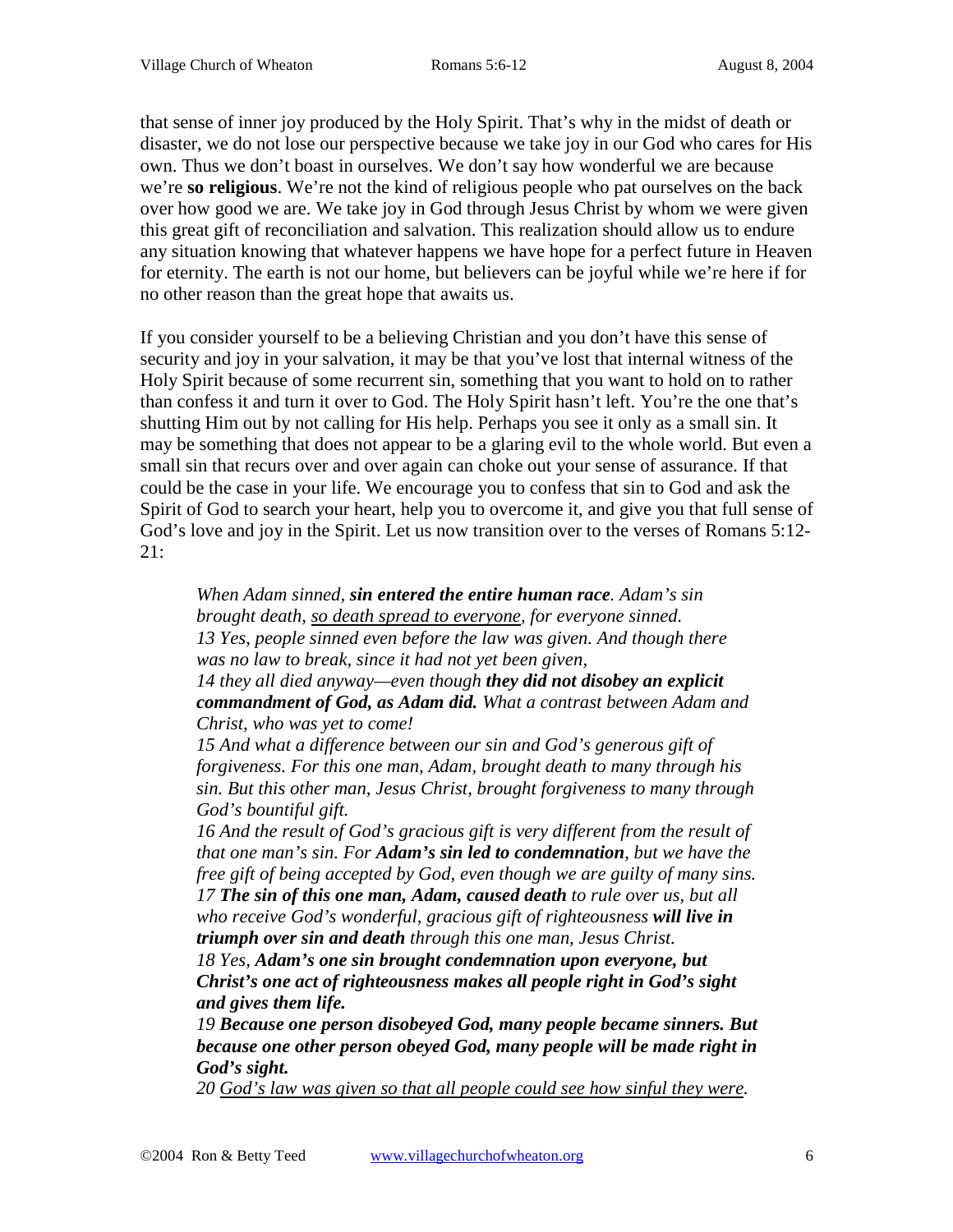*But as people sinned more and more, God's wonderful kindness became more abundant.* 

*21 So just as sin ruled over all people and brought them to death, now God's wonderful kindness rules instead, giving us right standing with God and resulting in eternal life through Jesus Christ our Lord*.

Many people believe this to be the most difficult passage in the book of Romans, and having just read it you might agree with them. One thing we see clearly in this passage is that because of sin in the world, **death reigns over every human being**; death is king. We're exposed to death at all times. The last time I checked the mortality rate ( the proportion of death to population) in the world was still 100%. In fact there's a Washington, D.C. undertaker that signs his correspondence, *"Eventually Yours."* The painful reality of death touches our lives continually. Thomas Gray wrote:

> "*The boast of heraldry, the pomp of power, And all that beauty, all that wealth ere gave Await alike the inevitable hour; The paths of glory lead but to the grave."*

Death is the ultimate king in this world. But why is that so? Why must everyone die? Well the answer lies in verses 12-14 of Romans 5. The main lesson Paul wants to teach in Romans 5:12-21 is that **one person's actions can affect many**. Because of Adam all people were alienated from God and because of Jesus all people **can be** reconciled to God. Adam reigns over the kingdom of sin and death. Christ reigns over the kingdom of righteousness and life. In the process of saying this, Paul answers the question asking where death came from.

Do you want to know why the world is like it is? Well, you're going to find out right now because it's all here in these 10 verses. Here lies the key to understanding all of history. It tells us why people are the way they are. It tells us why death is the dominant monarch. So let's get right into it beginning in Romans 5:12:

*When Adam sinned, sin entered the entire human race. Adam's sin brought death, so death spread to everyone, for everyone sinned.* 

Notice that this verse does not say that Adam and Eve originated sin. Sin had already appeared prior to Adam and Eve, for Satan was the original sinner, and of course he was the one that then tempted Adam and Eve to disobey God. Adam and Eve merely introduced it into the human race as we see confirmed in 1 John 3:8:

*But when people keep on sinning, it shows they belong to the Devil, who has been sinning since the beginning. But the Son of God came to destroy these works of the Devil.*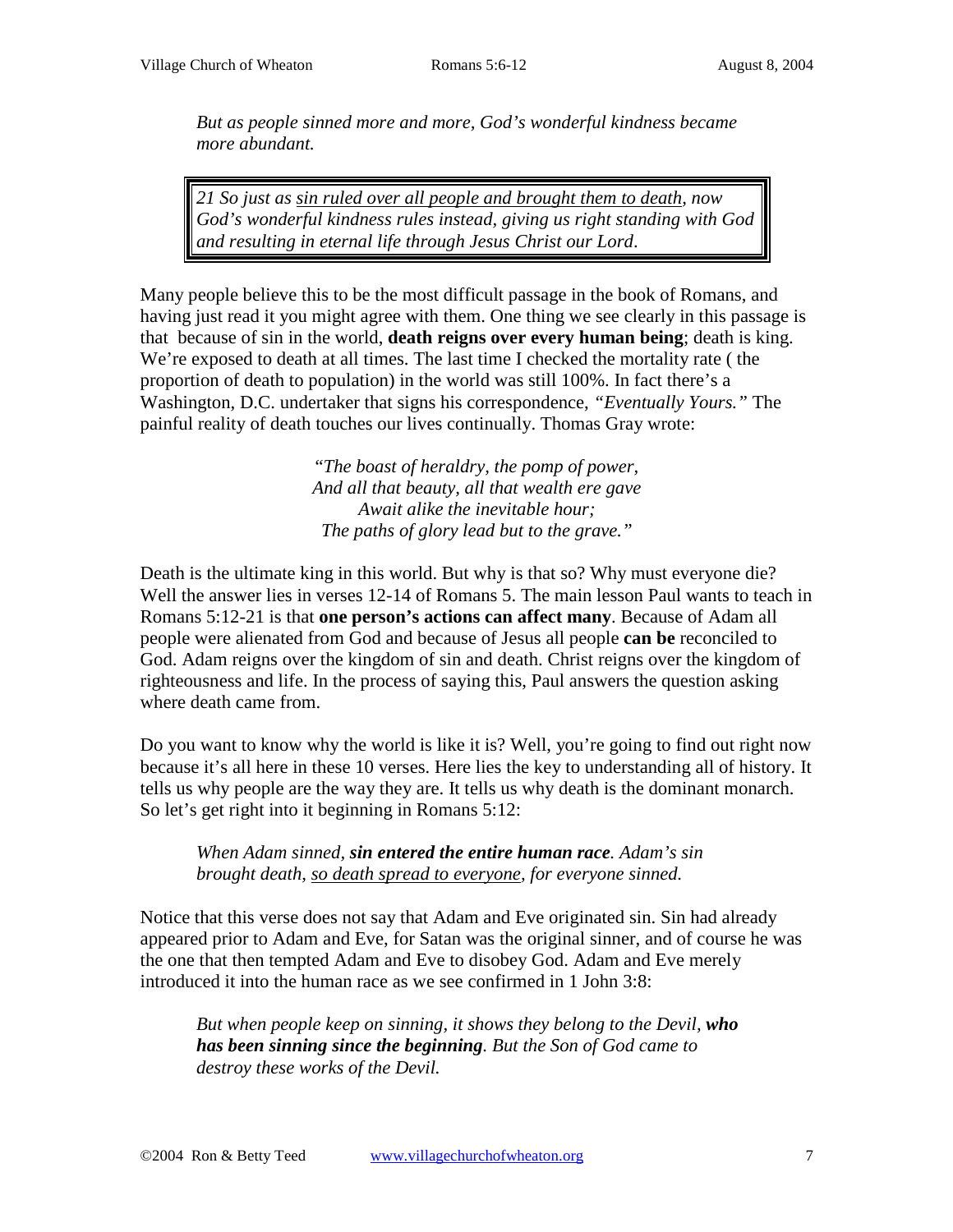Just as Adam and Eve passed on to their descendants a nose, eyes, ears, arms, and legs, they also passed on the corrupting character of sin. Sin became a part of the human stream. When Adam and Eve sinned they comprised the whole human race, they were all of humanity sinning. Within them now was the seed that would be part of every human life after them. So it is as we read in 1 Corinthians 15:22:

*Everyone dies because all of us are related to Adam, the first man. But all who are related to Christ, the other man, will be given new life.* 

God warned Adam in Genesis 2:15-17:

*The Lord God placed the man in the Garden of Eden to tend and care for it. 16 But the Lord God gave him this warning: "You may freely eat any fruit in the garden 17 except fruit from the tree of the knowledge of good and evil. If you eat of its fruit, you will surely die."*

You may find it interesting that **God never intended for us to die**. It is not natural for creatures that are created in the image of God to die. Death came as a penalty for disobedience to the command of God. Death is a penalty for sin. Humankind was never made for death, and neither was Hell created for human beings. God created Hell for Satan and his angels, not for us, as Jesus said in Matthew 25:41:<sup>2</sup>

## *"Then the King will turn to those on the left and say, 'Away with you, you cursed ones, into the eternal fire prepared for the Devil and his demons!*

If Adam had not sinned, people would not have died and the world would have had a much different history. Death comes not because we sin but because we have within us a sin nature. You see corruption entered the human stream and none of us can escape it. **MAY WE REMIND YOU THAT YOU ARE NOT A SINNER BECAUSE YOU SIN. YOU SIN BECAUSE YOU'RE A SINNER.**

Now just what kind of death are we talking about here? First, it's **spiritual death**. When Adam and Eve sinned, did they die on the spot physically? No, but they did die spiritually. Spiritual death is separation from God. Physical death is separation from the living, and eternal death is separation from God forever. Paul does a good job of describing spiritual death in Ephesians 4:18:

*Their closed minds are full of darkness; they are far away from the life of God because they have shut their minds and hardened their hearts against him.* 

The folks Paul is describing here just don't have any spiritual life.

 $\overline{a^2}$  Also see 2 Peter 2:4 and Jude 6.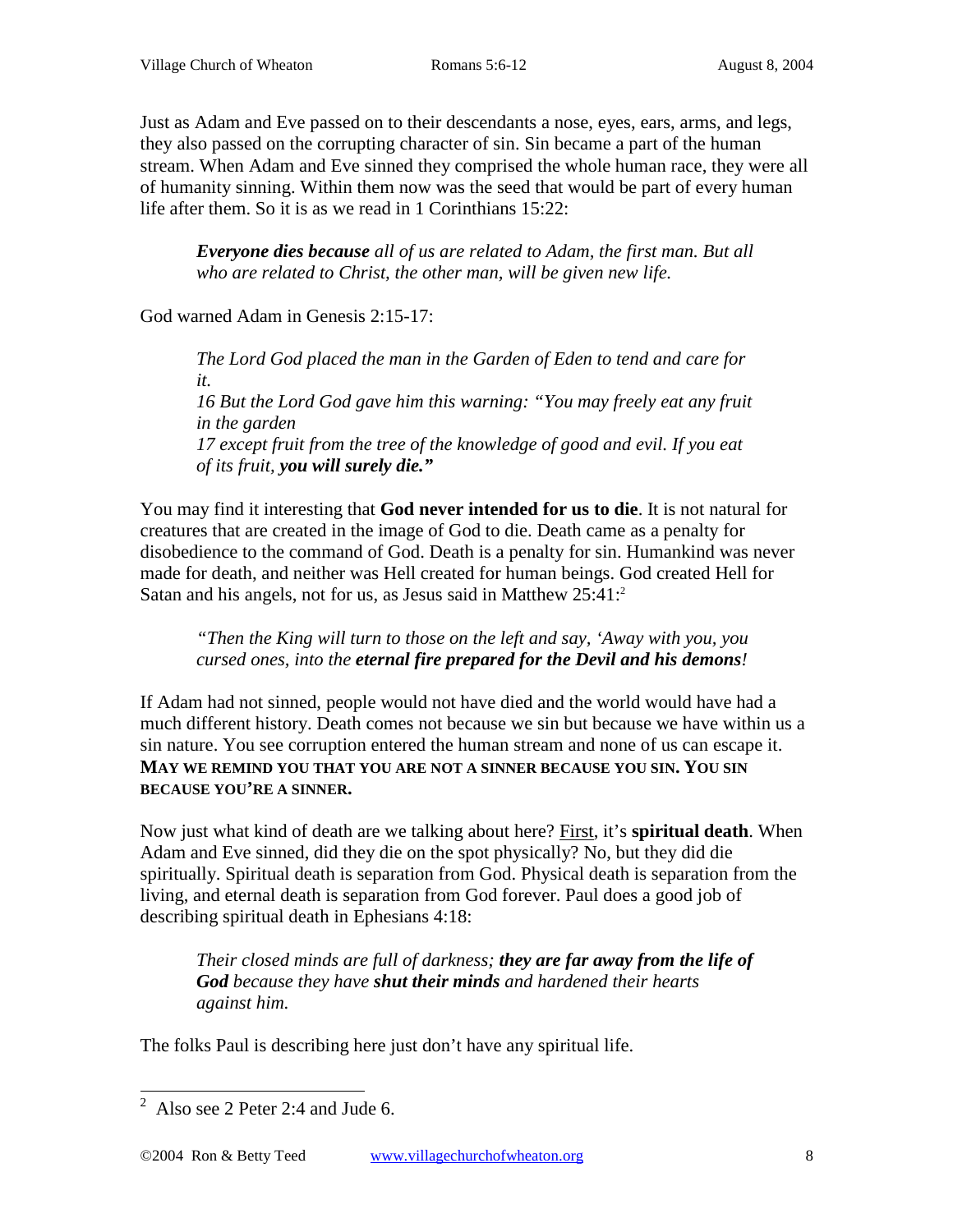The second kind of death is **physical death.** Physical death is that great enemy that everyone will be introduced to personally at some point in their lives. Most people fear physical death when they really should fear spiritual death a whole lot more. Jesus said in Matthew 10:28:

*Don't be afraid of those who want to kill you. They can only kill your body; they cannot touch your soul. Fear only God, who can destroy both soul and body in hell.*

Those who know Jesus Christ don't fear physical death. Once we have taken care of reconciling ourselves to God through faith in Jesus work on the cross on our behalf, then physical death becomes a promotion. That's why Paul can say in Philippians 1:21:

## *For to me, living is for Christ, and dying is even better.*

Then there's the third kind of death, **eternal death**, which is simply first your physical death and then your spiritual death, being separated from God forever in the place the Bible calls Hell.

Now I know a lot of people who simply discard this truth because they want to believe that human beings are naturally good and come into the world sinless. Well, let me ask you a question. When a baby comes into this world, do his/her parents have to teach him/her to **disobey?** No, you use discipline to teach the child to obey. If you were to just let toddlers and young children go it on their own according to their natural design, they'd be in prison by the time they were eight. Psalm 51:5 speaks to this truth:

*For I was born a sinner— yes, from the moment my mother conceived me.*

Would you like to know why Jesus had to be born of a virgin and bypass a human father? Because if Jesus had a natural father, He would have been born a sinner and could not have been the perfect sinless sacrifice God required for the forgiveness of sin.

We were in Adam when he first sinned and believers are now in Christ. Somehow we were in Adam when he did what he did. Somehow believers were in Christ when He did what He did. If we can't understand that, it simply means that God has a mind beyond and above our minds, not that it cannot be understood or that it's in error. It simply means that our minds are unable to comprehend things at that level. And that fact should not be difficult to accept. After all God created all things out of nothing and has provided for the daily needs of humanity throughout history (Isaiah 42:5; 45:8,12; Ephesians 3:9; Revelation 10:6). There are any number of passages in Scripture that speak of this. Isaiah 45:6-12 is just one example:

*so all the world from east to west will know there is no other God. I am the Lord, and there is no other. 7 I am the one who creates the light and makes the darkness. I am the*